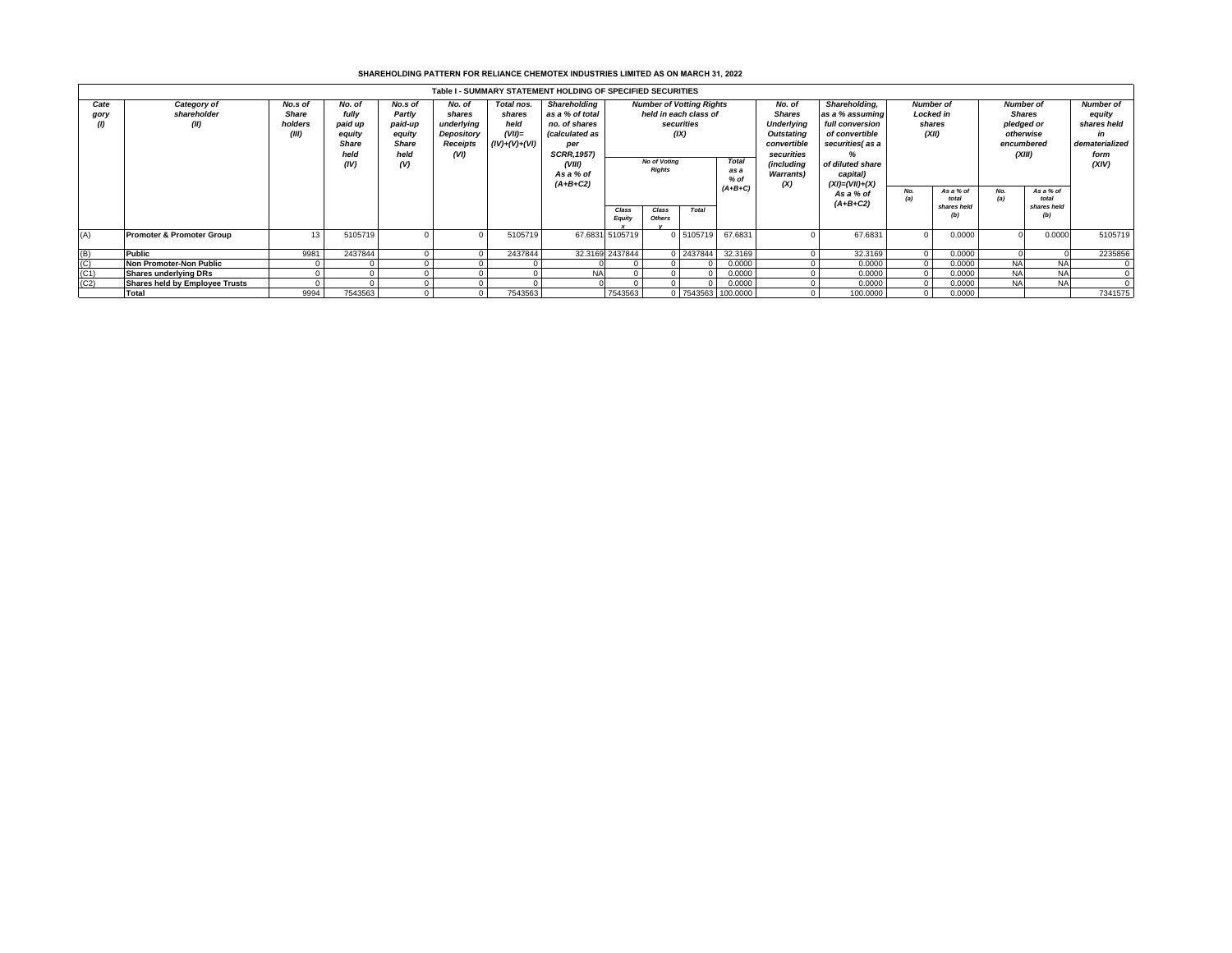|                                                                                                                                                                                                                                    |                    |             |                                    |                                                                      |                                                     | Table II - STATEMENT SHOWING SHAREHOLDING PATTERN OF THE PROMOTER AND PROMOTER GROUP |                                                             |                                                                  |                        |                     |                                                                               |                     |                                                                                                              |                                                                     |                                                         |                                          |                                                                               |                                          |                                                                  |
|------------------------------------------------------------------------------------------------------------------------------------------------------------------------------------------------------------------------------------|--------------------|-------------|------------------------------------|----------------------------------------------------------------------|-----------------------------------------------------|--------------------------------------------------------------------------------------|-------------------------------------------------------------|------------------------------------------------------------------|------------------------|---------------------|-------------------------------------------------------------------------------|---------------------|--------------------------------------------------------------------------------------------------------------|---------------------------------------------------------------------|---------------------------------------------------------|------------------------------------------|-------------------------------------------------------------------------------|------------------------------------------|------------------------------------------------------------------|
| Category & Name of the<br>shareholders<br>(1)                                                                                                                                                                                      | <b>Entity Type</b> | PAN<br>(II) | No of<br>Share<br>holders<br>(III) | No of<br>fully<br>paid up<br>equity<br><b>Shares</b><br>held<br>(IV) | Partly<br>paid-up<br>equity<br>Share<br>held<br>(V) | No. of<br>shares<br>underlying<br><b>Depository</b><br>Receipts<br>(VI)              | Total nos.<br>shares<br>held<br>$(VII)=$<br>$(IV)+(V)+(VI)$ | Sharehol<br>ding<br>%<br>calculate<br>d as per<br>SCRR, 19<br>57 |                        | <b>No of Voting</b> | <b>Number of Voting Rights</b><br>held in each class of<br>securities<br>(IX) | <b>Total</b>        | No. of<br><b>Shares</b><br><b>Underlying</b><br><b>Outstating</b><br>convertible<br>securities<br>(including | Shareholdi<br>ng,<br>as a %<br>assuming<br>full<br>conversion<br>of | <b>Number of</b><br><b>Locked in</b><br>shares<br>(XII) |                                          | Number of<br><b>Shares</b><br>pledged or<br>otherwise<br>encumbered<br>(XIII) |                                          | <b>Number</b><br>of<br>equity<br>shares<br>held<br>in<br>demater |
|                                                                                                                                                                                                                                    |                    |             |                                    |                                                                      |                                                     |                                                                                      |                                                             | As a %                                                           |                        | <b>Rights</b>       |                                                                               | as a                | <b>Warrants)</b>                                                                                             | convertible                                                         |                                                         |                                          |                                                                               |                                          | alized                                                           |
|                                                                                                                                                                                                                                    |                    |             |                                    |                                                                      |                                                     |                                                                                      |                                                             | of<br>'A+B+C2<br>(VIII)                                          | Class<br><b>Equity</b> | Class<br>Others     | <b>Total</b>                                                                  | $%$ of<br>$(A+B+C)$ | (X)                                                                                                          | securities(<br>as a %<br>of diluted<br>share<br>capital)            | No.<br>(a)                                              | As a % of<br>total<br>shares held<br>(b) | No.<br>(a)                                                                    | As a % of<br>total<br>shares held<br>(b) | form<br>(XIV)                                                    |
| 1 Indian                                                                                                                                                                                                                           |                    |             |                                    |                                                                      |                                                     |                                                                                      |                                                             |                                                                  |                        |                     |                                                                               |                     |                                                                                                              |                                                                     |                                                         |                                          |                                                                               |                                          |                                                                  |
|                                                                                                                                                                                                                                    |                    |             |                                    |                                                                      |                                                     |                                                                                      |                                                             |                                                                  |                        |                     |                                                                               |                     |                                                                                                              |                                                                     |                                                         |                                          |                                                                               |                                          |                                                                  |
| (a) Individuals/Hindu undivided Family<br>SHANKER LAL SANJIV SHROFF                                                                                                                                                                |                    | AAEHS5717A  |                                    | 15380                                                                | $\mathbf 0$                                         |                                                                                      | 15380                                                       | 0.2039                                                           | 15380                  | $\mathbf{0}$        | 15380                                                                         | 0.2039              | $\Omega$                                                                                                     | 0.2039                                                              | $\Omega$                                                | 0.0000                                   |                                                                               | 0.0000                                   | 15380                                                            |
| HUF                                                                                                                                                                                                                                |                    |             |                                    |                                                                      |                                                     |                                                                                      |                                                             |                                                                  |                        |                     |                                                                               |                     |                                                                                                              |                                                                     |                                                         |                                          |                                                                               |                                          |                                                                  |
| SANJIV SHROFF (HUF)                                                                                                                                                                                                                |                    | AAFHS3559F  |                                    | 7680                                                                 |                                                     | $\circ$<br>$\Omega$                                                                  | 7680                                                        | 0.1018                                                           | 7680                   | $\Omega$            | 7680                                                                          | 0.1018              | $\Omega$                                                                                                     | 0.1018                                                              | $\Omega$                                                | 0.0000                                   |                                                                               | 0.0000                                   | 7680                                                             |
| NAND GOPAL KHAITAN                                                                                                                                                                                                                 |                    | AFLPK3827K  |                                    | 100                                                                  |                                                     | $\circ$<br>$\Omega$                                                                  | 100                                                         | 0.0013                                                           | 100                    | $\Omega$            | 100                                                                           | 0.0013              | $\Omega$                                                                                                     | 0.0013                                                              | $\Omega$                                                | 0.0000                                   |                                                                               | 0.0000                                   | 100                                                              |
| <b>DIPIKA SHROFF</b>                                                                                                                                                                                                               |                    | AJRPS0973L  | $\blacksquare$                     | 231150                                                               | $\Omega$                                            | $\Omega$                                                                             | 231150                                                      | 3.0642                                                           | 231150                 | $\mathsf{O}$        | 231150                                                                        | 3.0642              | $\Omega$                                                                                                     | 3.0642                                                              | $\Omega$                                                | 0.0000                                   |                                                                               | 0.0000                                   | 231150                                                           |
| SANJIV SHROFF                                                                                                                                                                                                                      |                    | AKOPS6734P  |                                    | 145800                                                               | $\Omega$                                            |                                                                                      | 145800                                                      | 1.9328                                                           | 145800                 | $\Omega$            | 145800                                                                        | 1.9328              | $\Omega$                                                                                                     | 1.9328                                                              |                                                         | 0.0000                                   |                                                                               | 0.0000                                   | 145800                                                           |
| SHANKER LAL SHROFF                                                                                                                                                                                                                 |                    | ALMPS0470R  |                                    | 195650                                                               |                                                     | $\circ$<br>$\Omega$                                                                  | 195650                                                      | 2.5936                                                           | 195650                 | $\Omega$            | 195650                                                                        | 2.5936              | $\Omega$                                                                                                     | 2.5936                                                              | $\Omega$                                                | 0.0000                                   |                                                                               | 0.0000                                   | 195650                                                           |
| BIMLA DEVI SHROFF                                                                                                                                                                                                                  |                    | ALUPS7439L  |                                    | 173180                                                               | $\mathbf 0$                                         | $\Omega$                                                                             | 173180                                                      | 2.2957                                                           | 173180                 | $\mathbf{0}$        | 173180                                                                        | 2.2957              | $\Omega$                                                                                                     | 2.2957                                                              | $\Omega$                                                | 0.0000                                   |                                                                               | 0.0000                                   | 173180                                                           |
| AMEYA SHROFF                                                                                                                                                                                                                       |                    | CGHPS3679A  |                                    | 124000                                                               | $\Omega$                                            |                                                                                      | 124000                                                      | 1.6438                                                           | 124000                 | $\Omega$            | 124000                                                                        | 1.6438              | $\Omega$                                                                                                     | 1.6438                                                              |                                                         | 0.0000                                   |                                                                               | 0.0000                                   | 124000                                                           |
| Total                                                                                                                                                                                                                              |                    |             | 8                                  | 892940                                                               |                                                     | $\mathbf{0}$<br>0                                                                    | 892940                                                      | 11.8371                                                          | 892940                 |                     | 0 892940                                                                      | 11.8371             | $\mathbf{0}$                                                                                                 | 11.8371                                                             | $\mathbf{0}$                                            | 0.0000                                   | $\mathbf{0}$                                                                  | 0.0000                                   | 892940                                                           |
| (b) Central Government/State Government(s)                                                                                                                                                                                         |                    |             |                                    |                                                                      |                                                     |                                                                                      |                                                             |                                                                  |                        |                     |                                                                               |                     |                                                                                                              |                                                                     |                                                         |                                          |                                                                               |                                          |                                                                  |
|                                                                                                                                                                                                                                    |                    |             | $\Omega$                           | $\Omega$                                                             |                                                     | $\circ$<br>$\Omega$                                                                  |                                                             | 0.0000                                                           | $\Omega$               |                     | $\Omega$                                                                      | 0.0000              | $\circ$                                                                                                      | 0.0000                                                              | $\Omega$                                                | 0.0000                                   | $\Omega$                                                                      | 0.0000                                   |                                                                  |
| Total                                                                                                                                                                                                                              |                    |             | o١                                 | 0                                                                    |                                                     | 0<br>0l                                                                              | οl                                                          | 0.0000                                                           | $\bf{0}$               | <sub>0</sub>        | $\bf{0}$                                                                      | 0.0000              | $\mathbf 0$                                                                                                  | 0.0000                                                              | $\mathbf{0}$                                            | 0.0000                                   | $\mathbf{0}$                                                                  | 0.0000                                   |                                                                  |
| (c) Financial Institutions/Banks                                                                                                                                                                                                   |                    |             | 0                                  | $\circ$                                                              |                                                     | $\circ$<br>$\circ$                                                                   | $\overline{0}$                                              | 0.0000                                                           | $\circ$                | $\mathbf{0}$        | $\mathbf 0$                                                                   | 0.0000              | $\circ$                                                                                                      | 0.0000                                                              | $\overline{0}$                                          | 0.0000                                   | $\Omega$                                                                      | 0.0000                                   |                                                                  |
| Total                                                                                                                                                                                                                              |                    |             | 0                                  | 0                                                                    |                                                     | 0<br>0l                                                                              | οl                                                          | 0.0000                                                           | 0                      | 0                   | $\bf{0}$                                                                      | 0.0000              | $\bf{0}$                                                                                                     | 0.0000                                                              | $\mathbf{0}$                                            | 0.0000                                   | $\mathbf{0}$                                                                  | 0.0000                                   |                                                                  |
| (d) Any Other(BODIES CORPORATE)                                                                                                                                                                                                    |                    |             |                                    |                                                                      |                                                     |                                                                                      |                                                             |                                                                  |                        |                     |                                                                               |                     |                                                                                                              |                                                                     |                                                         |                                          |                                                                               |                                          |                                                                  |
| MODERN FIBOTEX INDIA LIMITED                                                                                                                                                                                                       |                    | AABCM7732P  |                                    | 3119719                                                              | $\mathbf 0$                                         | $\Omega$                                                                             | 3119719                                                     |                                                                  | 41.3560 3119719        |                     | 0 3119719                                                                     | 41.3560             | $\Omega$                                                                                                     | 41.3560                                                             | - 0                                                     | 0.0000                                   | ſ                                                                             |                                          | 0.0000 3119719                                                   |
| A R FIBTEX PRIVATE LIMITED                                                                                                                                                                                                         |                    | AAGCA9072R  |                                    | 300000                                                               |                                                     | $\Omega$                                                                             | 300000                                                      | 3.9769                                                           | 300000                 | o١                  | 300000                                                                        | 3.9769              | $\Omega$                                                                                                     | 3.9769                                                              |                                                         | 0.0000                                   |                                                                               | 0.0000                                   | 300000                                                           |
| A R COMMERCIAL PRIVATE<br>LIMITED                                                                                                                                                                                                  |                    | AAKCA0234B  |                                    | 192300                                                               | $\Omega$                                            |                                                                                      | 192300                                                      | 2.5492                                                           | 192300                 |                     | 192300                                                                        | 2.5492              |                                                                                                              | 2.5492                                                              |                                                         | 0.0000                                   |                                                                               | 0.0000                                   | 192300                                                           |
| A S CHEMOTEX PRIVATE LIMITED                                                                                                                                                                                                       |                    | AAKCA5385R  |                                    | 305380                                                               | $\Omega$                                            |                                                                                      | 305380                                                      | 4.0482                                                           | 305380                 |                     | 305380                                                                        | 4.0482              |                                                                                                              | 4.0482                                                              |                                                         | 0.0000                                   |                                                                               | 0.0000                                   | 305380                                                           |
| SUNRISE PRODUCERS PRIVATE                                                                                                                                                                                                          |                    | AARCS4561Q  |                                    | 295380                                                               |                                                     | $\Omega$                                                                             | 295380                                                      | 3.9157                                                           | 295380                 | nl                  | 295380                                                                        | 3.9157              | $\Omega$                                                                                                     | 3.9157                                                              |                                                         | 0.0000                                   |                                                                               | 0.0000                                   | 295380                                                           |
| LIMITED<br>Total                                                                                                                                                                                                                   |                    |             | 5                                  | 4212779                                                              |                                                     | 0 <br>$\Omega$                                                                       | 4212779                                                     |                                                                  | 55.8460 4212779        |                     | 0 4212779                                                                     | 55.8460             | $\mathbf 0$                                                                                                  | 55.8460                                                             | $\Omega$                                                | 0.0000                                   | $\Omega$                                                                      |                                          | 0.0000 4212779                                                   |
| Sub-Total (A)(1                                                                                                                                                                                                                    |                    |             | 13                                 | 5105719                                                              |                                                     | 0<br>$\mathbf{0}$                                                                    | 5105719                                                     |                                                                  | 67.6831 5105719        |                     | 0 5105719                                                                     | 67.6831             | $\mathbf 0$                                                                                                  | 67.6831                                                             | $\mathbf 0$                                             | 0.0000                                   | $\mathbf{0}$                                                                  |                                          | 0.0000 5105719                                                   |
| 2 Foreign                                                                                                                                                                                                                          |                    |             |                                    |                                                                      |                                                     |                                                                                      |                                                             |                                                                  |                        |                     |                                                                               |                     |                                                                                                              |                                                                     |                                                         |                                          |                                                                               |                                          |                                                                  |
| (a) Individuals (Non-Resident Individuals/Foreign Individuals)                                                                                                                                                                     |                    |             |                                    |                                                                      |                                                     |                                                                                      |                                                             |                                                                  |                        |                     |                                                                               |                     |                                                                                                              |                                                                     |                                                         |                                          |                                                                               |                                          |                                                                  |
|                                                                                                                                                                                                                                    |                    |             | $\overline{0}$                     | $\mathbf{0}$                                                         |                                                     | $\circ$<br>$\Omega$                                                                  | $\circ$                                                     | 0.0000                                                           | $\Omega$               | $\mathbf{0}$        | $\Omega$                                                                      | 0.0000              | $\circ$                                                                                                      | 0.0000                                                              | $\mathbf{0}$                                            | 0.0000                                   | $\Omega$                                                                      | 0.0000                                   |                                                                  |
| Total                                                                                                                                                                                                                              |                    |             | ol                                 | $\mathbf{0}$                                                         |                                                     | 0<br>0                                                                               | οl                                                          | 0.0000                                                           | οl                     | 0                   | $\bf{0}$                                                                      | 0.0000              | $\mathbf 0$                                                                                                  | 0.0000                                                              | o                                                       | 0.0000                                   | 0                                                                             | 0.0000                                   |                                                                  |
| (c) Institutions                                                                                                                                                                                                                   |                    |             |                                    |                                                                      |                                                     |                                                                                      |                                                             |                                                                  |                        |                     |                                                                               |                     |                                                                                                              |                                                                     |                                                         |                                          |                                                                               |                                          |                                                                  |
|                                                                                                                                                                                                                                    |                    |             | $\circ$                            | $\circ$                                                              |                                                     | $\circ$<br>$\Omega$                                                                  | $\Omega$                                                    | 0.0000                                                           | $\Omega$               | $\Omega$            | $\Omega$                                                                      | 0.0000              | $\circ$                                                                                                      | 0.0000                                                              | $\Omega$                                                | 0.0000                                   | $\Omega$                                                                      | 0.0000                                   |                                                                  |
| Total                                                                                                                                                                                                                              |                    |             | 0<br><sub>0</sub>                  | $\Omega$<br>$\Omega$                                                 | $\mathbf{0}$                                        | 0<br>$\mathbf 0$<br>0                                                                | $\Omega$<br>n                                               | 0.0000<br>0.0000                                                 | $\bf{0}$<br>$\Omega$   | 0l<br>0             | U<br>$\Omega$                                                                 | 0.0000<br>0.0000    | $\bf{0}$<br>$\bf{0}$                                                                                         | 0.0000                                                              | $\mathbf{0}$<br>$\mathbf{0}$                            | 0.0000<br>0.0000                         | $\Omega$                                                                      | 0.0000<br>0.0000                         |                                                                  |
| Sub-Total (A)(2<br><b>Total Shareholding of Promoters</b>                                                                                                                                                                          |                    |             | 13                                 | 5105719                                                              | $\mathbf 0$                                         | 0                                                                                    | 5105719                                                     |                                                                  | 67.6831 5105719        |                     | 0 5105719                                                                     | 67.6831             | $\mathbf{0}$                                                                                                 | 0.0000<br>67.6831                                                   | $\mathbf{0}$                                            | 0.0000                                   | $\Omega$                                                                      |                                          | 0.0000 5105719                                                   |
| Details of Shares which remain unclaimed may be given hear along with details such as number of shareholders, outstanding shares held in demat/unclaimed suspense account, voting rights which are frozen etc.<br>Note:            |                    |             |                                    |                                                                      |                                                     |                                                                                      |                                                             |                                                                  |                        |                     |                                                                               |                     |                                                                                                              |                                                                     |                                                         |                                          |                                                                               |                                          |                                                                  |
| (1) PAN would not be displayed on website of Stock Exchange(s).<br>(2) The term "Encumbrance" has the same meaning as assigned under regulation 28(3) of SEBI (Substantial Acquisition of Shares and Takeovers) Regulations, 2011. |                    |             |                                    |                                                                      |                                                     |                                                                                      |                                                             |                                                                  |                        |                     |                                                                               |                     |                                                                                                              |                                                                     |                                                         |                                          |                                                                               |                                          |                                                                  |
|                                                                                                                                                                                                                                    |                    |             |                                    |                                                                      |                                                     |                                                                                      |                                                             |                                                                  |                        |                     |                                                                               |                     |                                                                                                              |                                                                     |                                                         |                                          |                                                                               |                                          |                                                                  |
|                                                                                                                                                                                                                                    |                    |             |                                    |                                                                      |                                                     |                                                                                      |                                                             |                                                                  |                        |                     |                                                                               |                     |                                                                                                              |                                                                     |                                                         |                                          |                                                                               |                                          |                                                                  |